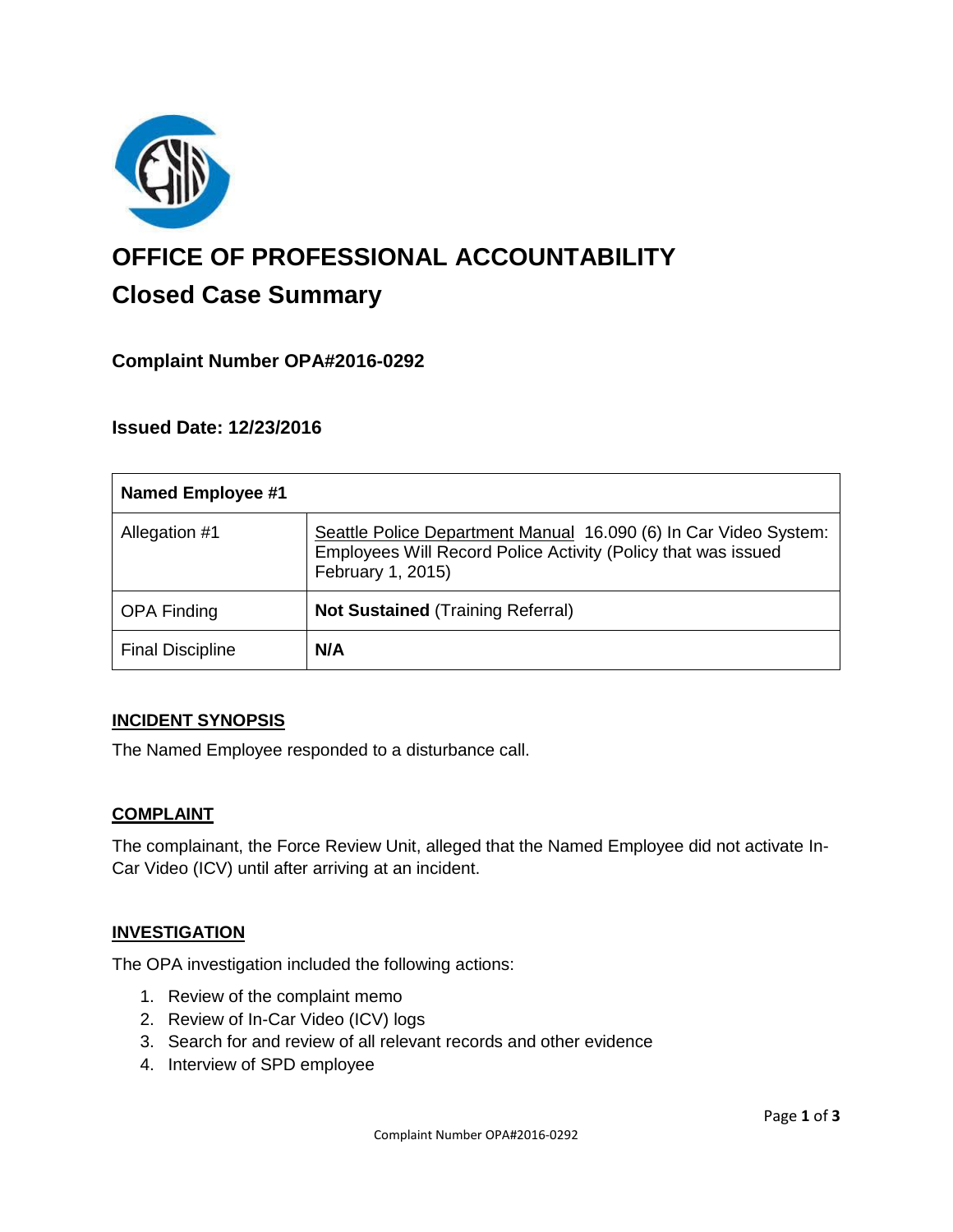# **ANALYSIS AND CONCLUSION**

The complainant alleged the Named Employee did not activate his ICV when responding to a report of a disturbance. The Named Employee was dispatched to a call of a disturbance, and he thought he activated his ICV. When the Named Employee realized his ICV was not recording he immediately activated the system. The supervisor found the violation during a review of the use of force and counseled the Named Employee. This policy violation was not referred to OPA until nearly six months later when the use of force was finally reviewed by the Force Review Board. Given the delay in reporting the matter to OPA and the counseling already provided by the Named Employee's supervisor, the OPA Director recommended a finding of Not Sustained (Training Referral).

# **FINDINGS**

#### **Named Employee #1**

Allegation #1

The ICV violation was handled by the supervisor. Therefore a finding of **Not Sustained** (Training Referral) was issued for *In Car Video System: Employees Will Record Police Activity.*

**Required Training:** The Named Employee's supervisor has already counseled him regarding the requirements of SPD Policy on In-Car Video Systems.